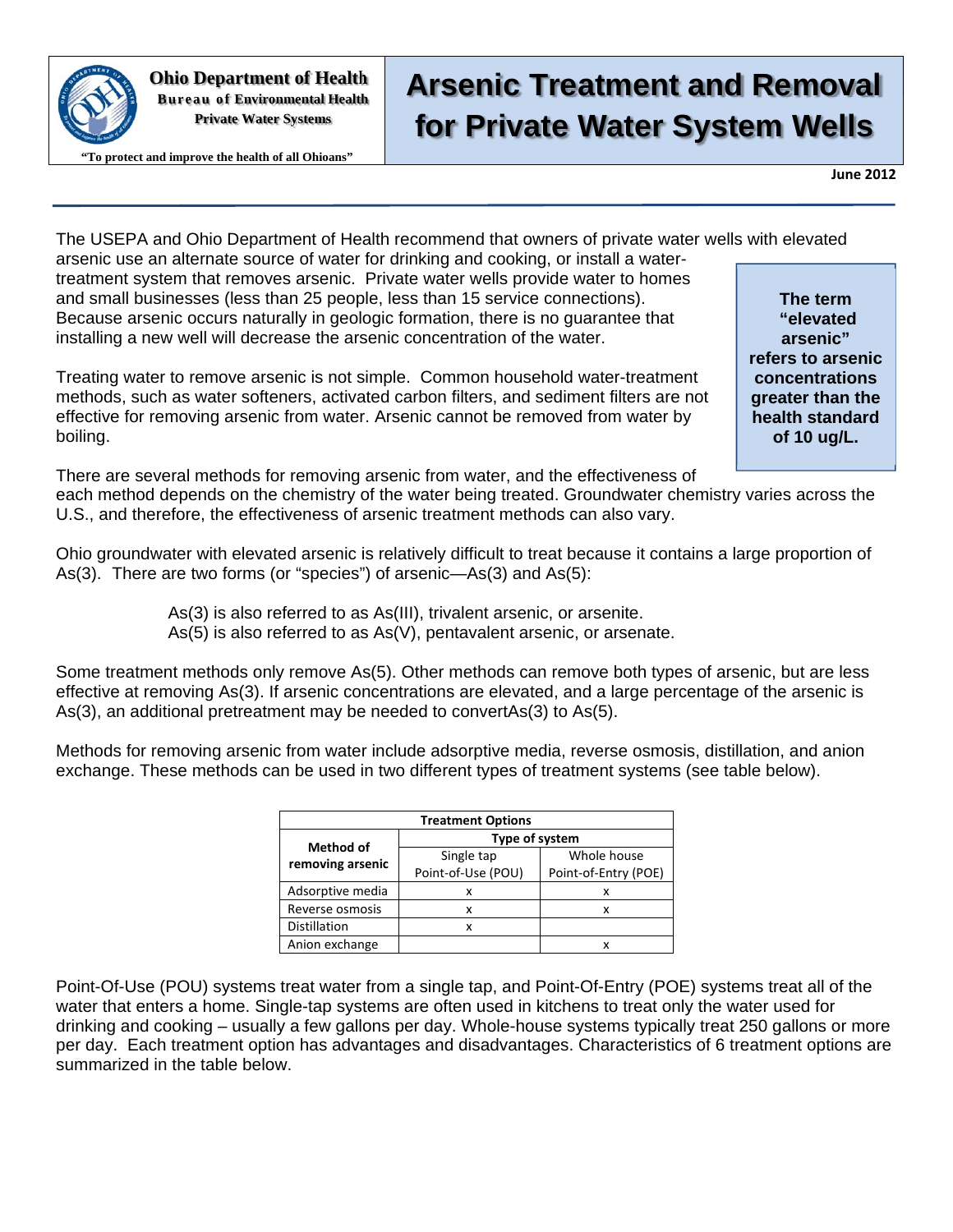| <b>SINGLE TAP</b><br>Point-of-use (POU) systems |                                                                                                                 |                                                                                                                             |                                                                                         |                         |                                                |  |
|-------------------------------------------------|-----------------------------------------------------------------------------------------------------------------|-----------------------------------------------------------------------------------------------------------------------------|-----------------------------------------------------------------------------------------|-------------------------|------------------------------------------------|--|
| <b>Method</b>                                   |                                                                                                                 |                                                                                                                             | <b>Disadvantages</b>                                                                    | <b>Estimated costs*</b> |                                                |  |
|                                                 | Type of arsenic removed                                                                                         | <b>Advantages</b>                                                                                                           |                                                                                         | <b>Initial</b>          | <b>Maintenance</b>                             |  |
| <b>POU</b><br><b>Adsorptive</b><br><b>Media</b> | Can remove As(3) and<br>As(5), but, capacity to<br>remove As(3) is lower.<br>Pretreatment is usually<br>needed. | Produces very little<br>wastewater. Spent media is<br>non-hazardous and<br>disposable.<br>Simple to install and<br>operate. | The media can be<br>expensive, especially<br>without using additional<br>pretreatment.  | $$300 -$<br>\$700       | $$300 - $500$<br>every<br>6 months -<br>1 year |  |
| <b>POU</b><br><b>Reverse</b><br><b>Osmosis</b>  | Removes about 95% As(5)<br>and 50-60% As(3).<br>Pretreatment is usually<br>needed.                              | Requires little maintenance.                                                                                                | For each gallon of treated<br>water, creates about 7-9<br>gallons of "reject" water.    | $$300-$<br>\$1,500      | \$100-\$200<br>every<br>1-2 years              |  |
| <b>POU</b><br><b>Distillation</b>               | Removes both As(5) and<br>$As(3)$ .<br>Pretreatment is not<br>required.                                         | Simple to install and<br>operate.                                                                                           | Slow process; uses a lot of<br>electricity.                                             | $$300 -$<br>\$1,200     |                                                |  |
|                                                 |                                                                                                                 | <b>WHOLE HOUSE</b>                                                                                                          | Point-of-entry (POE) systems                                                            |                         |                                                |  |
| <b>Method</b>                                   | Type of arsenic removed                                                                                         | <b>Advantages</b>                                                                                                           | <b>Disadvantages</b>                                                                    |                         | Estimated costs*                               |  |
|                                                 |                                                                                                                 |                                                                                                                             |                                                                                         | <b>Initial</b>          | <b>Maintenance</b>                             |  |
| <b>POE</b><br><b>Adsorptive</b><br><b>Media</b> | Can remove As(3) and<br>As(5), but capacity to<br>remove As(3) is lower<br>Pretreatment is usually<br>needed.   | Produces very little<br>wastewater. Spent media is<br>non-hazardous and<br>disposable.<br>Simple to install and             | The media can be<br>expensive, especially<br>without using additional<br>pretreatment.  | $$2,400 -$<br>\$4,500   | \$700-\$900<br>per year                        |  |
|                                                 |                                                                                                                 | operate.                                                                                                                    |                                                                                         |                         |                                                |  |
| <b>POE</b><br>Reverse<br><b>Osmosis</b>         | Removes about 95% As(5)<br>and 50-60% As(3).<br>Pretreatment is usually<br>needed.                              | Requires little maintenance.                                                                                                | For each gallon of treated<br>water, creates about 0.5 - 1<br>gallon of "reject" water. | $$5,000-$<br>\$12,000   | \$250-\$500<br>every 1-2<br>years              |  |

Two forms of pretreatment may be needed to increase the efficiency of arsenic treatment systems.

#### **Pretreatment to remove iron**

In Ohio, groundwater with elevated arsenic has elevated concentrations of iron, which can "foul" watertreatment systems by clogging up the pore spaces with small iron particles. If a home water softener is already in place, iron (or manganese) fouling should not be an issue for new arsenic removal systems. Oxidation/filtration is another pretreatment method that can remove iron.

### **Preoxidation to convert As(3) to As(5)**

As(3) is harder to remove from water than As(5). Anion exchange systems remove only As(5), so a preoxidation step is required to convert As(3) to As(5). Adsorptive media and reverse osmosis remove both forms of arsenic, but the efficiency for removing As(3) is lower than for As(5), and a pre-oxidation step will improve the efficiency and lower operating costs, especially for whole-house systems. Manganese dioxide filters and chlorination are two methods that can be used to oxidize As(3) to As(5).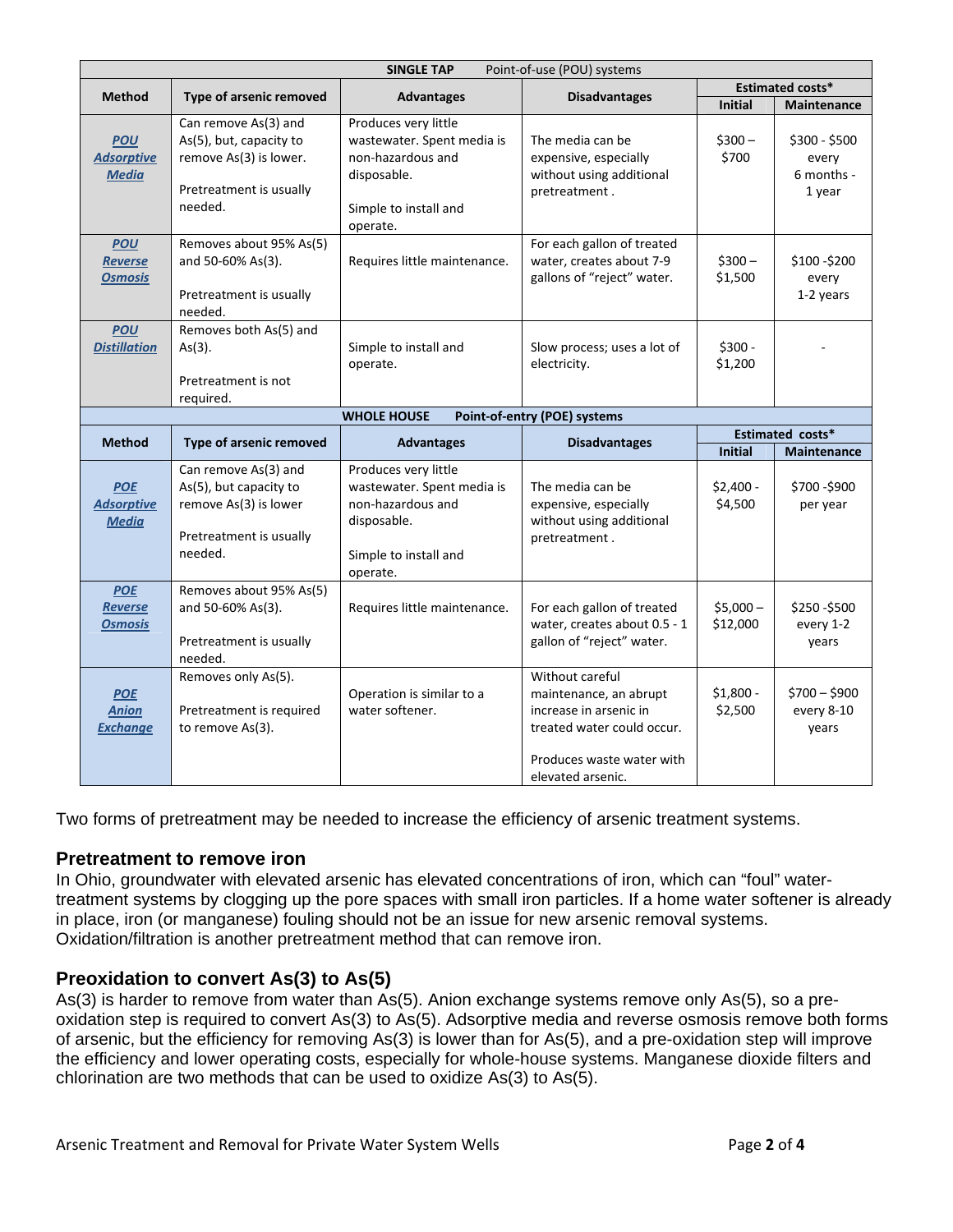| Pretreatment to remove iron              |                                               |                                                                    |  |  |  |  |
|------------------------------------------|-----------------------------------------------|--------------------------------------------------------------------|--|--|--|--|
| <b>Method</b>                            | <b>Advantages</b>                             | <b>Disadvantages</b>                                               |  |  |  |  |
|                                          | Removes dissolved iron and manganese.         | Not recommended for removing precipitated (particulate) iron or    |  |  |  |  |
| Water softener                           |                                               | manganese.                                                         |  |  |  |  |
| (cation exchange)                        | Readily available; already used by many       |                                                                    |  |  |  |  |
|                                          | homeowners.                                   | Uses salt for regeneration; produces brine that requires disposal. |  |  |  |  |
|                                          | Simple to operate because of automation.      |                                                                    |  |  |  |  |
|                                          | Removes dissolved and particulate iron and    | Some systems require use of chlorine, a hazardous chemical.        |  |  |  |  |
| Oxidation/filtration                     | manganese.                                    |                                                                    |  |  |  |  |
|                                          |                                               | Produces waste water that requires disposal.                       |  |  |  |  |
|                                          | Removes some arsenic along with the iron.     |                                                                    |  |  |  |  |
| Pretreatment to convert As(III) to As(V) |                                               |                                                                    |  |  |  |  |
| <b>Method</b>                            | <b>Advantages</b>                             | <b>Disadvantages</b>                                               |  |  |  |  |
| Manganese dioxide                        | Simple to operate because of automation.      | Some vendors may not have expertise with the system.               |  |  |  |  |
| filter                                   |                                               |                                                                    |  |  |  |  |
|                                          | Requires no chemical use.                     | Media may be expensive.                                            |  |  |  |  |
|                                          | Provides disinfection.                        | Chlorine is a hazardous chemical.                                  |  |  |  |  |
|                                          |                                               | Requires careful operation and maintenance.                        |  |  |  |  |
|                                          | Long history of effective use in public-water |                                                                    |  |  |  |  |
|                                          | systems.                                      | Chlorine may react with organic matter to form undesirable by-     |  |  |  |  |
| Chlorination                             |                                               | products.                                                          |  |  |  |  |
|                                          |                                               | May cause a taste issue.                                           |  |  |  |  |
|                                          |                                               |                                                                    |  |  |  |  |
|                                          |                                               | Causes dissolved iron and manganese to precipitate, so filtration  |  |  |  |  |
|                                          |                                               | may be required.                                                   |  |  |  |  |

Many of these technologies work on the principle of selectively removing or absorbing arsenic from the water onto the treatment media. The treatment media, over time, will become saturated with arsenic and other inorganic constituents, and then start releasing arsenic at high levels back into the water supply. This is called breakthrough. *It is very important that the treatment system installed is evaluated to determine the frequency at which the treatment media must be replaced or regenerated to ensure that breakthrough of arsenic does not occur.* The treatment media must be replaced or regenerated at the schedule recommended by the water treatment installer to ensure effective removal of arsenic.

## **Installation of Arsenic Removal and Treatment Systems**

The purchase and installation of treatment equipment to remove arsenic from your private water well is not only a big financial investment in your water system, but is also the primary line of defense to remove or lower the arsenic in your water supply. The lowest price unit may not always be the best choice. Be an informed consumer. Be sure to choose a registered and bonded private water systems contractor to ensure your point of entry (POE), whole house treatment system meets all state requirements, is tested for safety and effectiveness, and provides consumer protection. State rules require that all treatment systems and components in contact with drinking water meet the NSF International standards for safety for contact with drinking water, and the treatment units meet the contaminant reduction claims as presented by the manufacturer.

If you find that you have elevated arsenic in your well, the local health district will not condemn your well or force you to install arsenic treatment system, although the installation of treatment is highly recommended. The decision to install and the selection of treatment equipment to remove or reduce arsenic levels in your drinking water supply is your choice. You may wish to consult your physician or health care provider about potential impact to you and your family's health based on the level of arsenic exposure through drinking and cooking water sources.